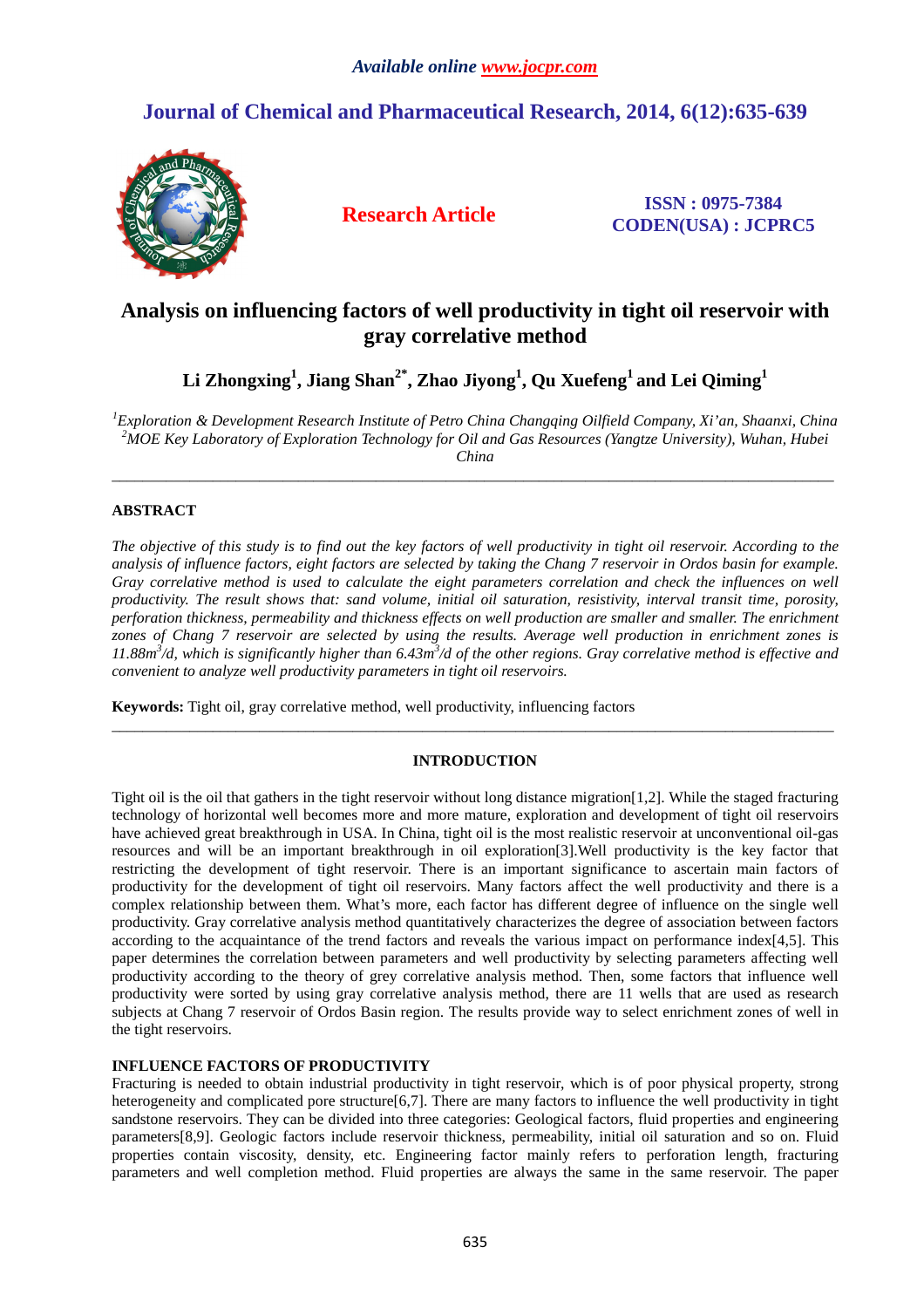screens a number of factors from the geological factors and engineering factors by using statistical methods, which control well productivity at Chang 7 reservoir of Ordos Basin region.

*\_\_\_\_\_\_\_\_\_\_\_\_\_\_\_\_\_\_\_\_\_\_\_\_\_\_\_\_\_\_\_\_\_\_\_\_\_\_\_\_\_\_\_\_\_\_\_\_\_\_\_\_\_\_\_\_\_\_\_\_\_\_\_\_\_\_\_\_\_\_\_\_\_\_\_\_\_\_*

#### **Geological Factors**

The geological factors mainly include porosity, permeability and thickness of the reservoir. The reservoir pore space is the set of crude oil. Porosity and oil productivity are generally a positive correlation. The large the permeability, the higher the production may be. The reservoir thickness is thick with abundant reserve and the production is likely to be higher.

#### **Hydrocarbon-bearing Property**

Hydrocarbon-bearing property mainly refers to the oil saturation. Oil flowing though the tiny capillary does not satisfy Darcy's law. Tight sandstone reservoir is hydrophilic. Oil saturation is higher, elastic expansion and wicking effect is stronger, so well production is higher.

#### **Engineering Factors**

Engineering parameters contain perforation length, fracturing parameters etc. Perforation length relating to the extent of reservoir in contact with the wellbore affects the rate of oil flow into the wellbore. Fracturing manner and fracturing scale have a great influence on the morphology and length of fracture. The amount of pre-fluid and proppant are parameters to evaluate the fracturing scale in this paper.

#### **GREY CORRELATIVE ANALYSIS PRINCIPLES**

The basic idea of grey correlative analysis is based on the sequence similarity of the curve geometry to determine whether it is closely related. The closer the curves of corresponding sequence are, the greater the correlation is[4]. The purpose of gray correlative analysis is the quantitative characterization of correlation between factors. The theory of grey correlative method are described below.

(1) Determining the reference numbers. Evaluation system is decided according to the evaluation purpose. On the base of the collecting evaluation data, the parent sequence and child sequences is determined. The parent sequence denotes as:

$$
X_0 = (x_0(1), x_0(2), x_0(3), \cdots, x_0(m))
$$

Whre, $X_0$ ——parent sequence; x——elements; m——the number of samples.

(2) Data dimensionless. Due to different dimensions and magnitude, it generally requires to turn the original data into dimensionless one. There are many dimensionless methods, such as mean transformation, initial transformation, standardization transformation and so on. Growth sequence uses the initial transformation. Mean transformation is used to turn the general comparative sequence into dimensionless one.

(3) Calculated the absolute difference between child sequences and parent sequence. It is expressed below:

$$
\Delta_i = |x'_0(k) - x'_i(k)|
$$
 k=1,...,n; i=1,...,m

(4) Taking the maximum and minimum values from the absolute difference.

$$
mm = \min_{i=1}^{n} \min_{k=1}^{m} \left| x_0(k) - x_i(k) \right|
$$

and

$$
MM = \max_{i=1}^{n} \max_{k=1}^{m} |x_0^{(k)}(k) - x_i^{(k)}|
$$

(5) Calculating the correlative coefficients  $\xi_i(k)$  between child sequences and parent sequence.

$$
\xi_i(k) = \frac{mm + \rho \cdot MM}{x_i(k) + \rho \cdot MM}
$$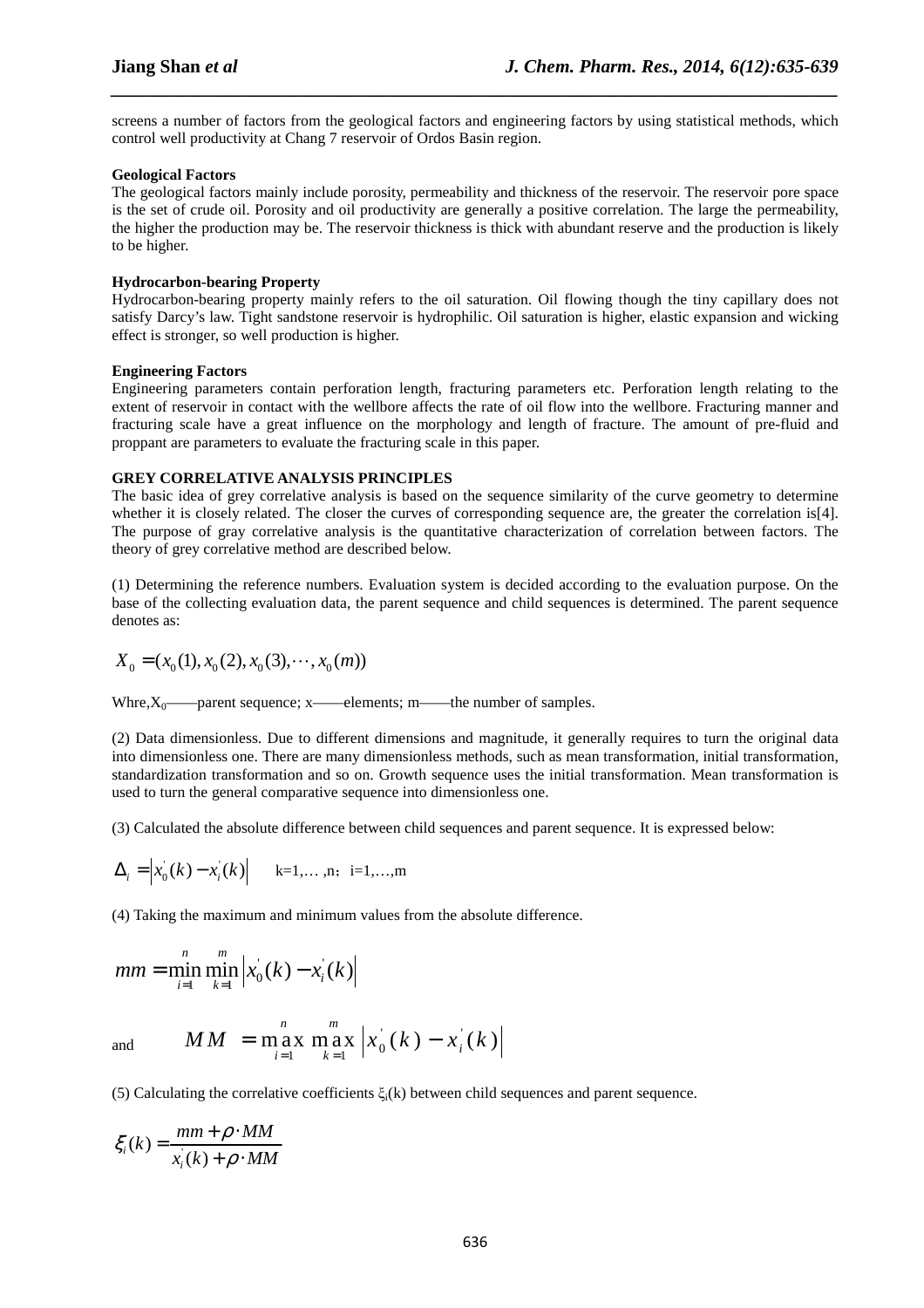Where, ρ is resolution factor, the value is between 0 and 1, which reflects the distinguishing ability. The higher the value is, the stronger the distinguishing ability is. In general,  $\rho = 0.5$ .

*\_\_\_\_\_\_\_\_\_\_\_\_\_\_\_\_\_\_\_\_\_\_\_\_\_\_\_\_\_\_\_\_\_\_\_\_\_\_\_\_\_\_\_\_\_\_\_\_\_\_\_\_\_\_\_\_\_\_\_\_\_\_\_\_\_\_\_\_\_\_\_\_\_\_\_\_\_\_*

(6) Calculating correlative coefficients.

$$
\gamma(X_0, X_i) = \frac{1}{n} \sum_{k=1}^n \xi_i(k)
$$

(7) Ranking correlative coefficients. Correlative coefficients are sorted to obtain comprehensive evaluation factors.

#### **GREY CORRELATIVE ANALYSIS IN THE INFLUENCE FACTORS OF PRODUCTIVITY**

Chang 7 layer in Ordos Basin is typical of tight sandstone reservoir, which is closely linked to shale layer. Its permeability is generally  $0.2 \times 10^{-3}$ um<sup>2</sup>[10-12]. Diameter of pore-throat is nano-scale, generally 10~1000nm, with average scale of about 100um[10,12]. Due to dense formation and complex migration law, well productivity is affected by many factors in tight reservoir. In this paper, eight parameters are used for gray correlative analysis. These eight parameters include physical properties, oil saturation and engineering factors in Chang 7 formation. The original data is shown in table 1.

|  | Table 1 Original Data of 11 wells |  |  |  |
|--|-----------------------------------|--|--|--|
|--|-----------------------------------|--|--|--|

| Well                           | Qo               | φ             | Rs                      |                        | H  | K              | Soi                     |                | M          |
|--------------------------------|------------------|---------------|-------------------------|------------------------|----|----------------|-------------------------|----------------|------------|
| Name                           | $/(m^3/d)$       | /9/0          | $\sqrt{\Omega} \cdot m$ | AC/(um/s)              | /m | /mD            | /9/0                    | /m             | $\rm /m^3$ |
| An $231-40$                    |                  |               | 12.3 12.12.80.91        | 229.88                 |    |                | 6.9 0.25 46.42          | $\overline{4}$ | 35         |
| An $235-50$                    | 7.5              |               | 11.27 29.25             | 224.13                 |    |                | 8.5 0.23 45.36 5        |                | 35         |
| An240-27                       |                  |               |                         | 19.9 10.1661.06 217.24 |    |                | 8.5 0.163 54.49 2       |                | 40         |
| An350-103                      | 3.6              |               | 8.97 49.76              | 207.49                 |    |                | 12 0.11 58.98 8         |                | 50         |
| An $83-7$                      | 25.4 11.39 50.22 |               |                         | 224.63                 |    |                | 17.20.293.51.38 6       |                | 45         |
| An238-47                       | 15.4             |               | 10.3646.57              | 218.58                 |    |                | 23.30.17746.47          | - 9            | 65         |
| An234-35 7.9 10.1631.92 217.15 |                  |               |                         |                        |    | 27.50.175 51.8 |                         | 4              | 40         |
| An $230-42$                    |                  | 6.2 9.92 33.8 |                         | 215.94                 |    |                | 33.20.163.54.17 12      |                | 75         |
| An501-102 27.8 10.1542.82      |                  |               |                         | 217.23                 |    |                | 37.10.169.54.55 11 93.4 |                |            |
| An238-23                       | 20.4             |               | 8.74 97.58              | 216.61                 |    |                | 43.1 0.56 66.64 14 55   |                |            |
| An344-42                       | 19.9             |               | 12.05 35.8              | 229.1                  |    |                | 40.7 1.34 55.55 12.5 70 |                |            |

*Where, Qo——oil production, φ——porosity, Rs——resistivity, AC——interval transit time, H——formation thickness, K——permeability, Soi——initial oil saturation, L——perforation length, M——sand volume.* 

#### **Determine parent sequence and child sequences**

Since the purpose of this study was to determine the effects of various factors on productivity, oil production of 11 well is chosen. Remaining factors are child sequences: porosity, resistivity, interval transit time, formation thickness, permeability, initial oil saturation, perforation length, sand volume (Table 2).

| Factor $\varphi$ Rs AC H K Soi L M Qo<br>$\varphi$ /2 m/(um/s)/m/mD /% /m/m <sup>3</sup> /(m <sup>3</sup> /d) |  |  |  |  |  |
|---------------------------------------------------------------------------------------------------------------|--|--|--|--|--|
|                                                                                                               |  |  |  |  |  |
| Symbol $X_1$ $X_2$ $X_3$ $X_4$ $X_5$ $X_6$ $X_7$ $X_8$ $X_0$                                                  |  |  |  |  |  |

**Table 3 Correlative coefficient, correlation and correlative ranking results** 

| Factor                              | Φ<br>/9/0 | Rs<br>$\sqrt{\Omega \cdot m}$ | AC/(um/s) | H<br>$\mathbf{m}$ | K<br>/mD                      | Soi<br>/9/0    | /m | М<br>$\rm /m^3$ |
|-------------------------------------|-----------|-------------------------------|-----------|-------------------|-------------------------------|----------------|----|-----------------|
|                                     |           | 0.8050.642                    | 0.860     |                   | 0.7300.9660.9650.8200.892     |                |    |                 |
|                                     |           | 0.7070.951                    | 0.728     |                   | 0.9160.8770.7990.9170.911     |                |    |                 |
|                                     |           | 0.8030.927                    | 0.812     |                   | 0.5930.6290.8290.5660.704     |                |    |                 |
|                                     |           | 0.6930.653                    | 0.664     |                   | 0.8380.9400.6160.6450.675     |                |    |                 |
|                                     |           | 0.7020.668                    | 0.680     |                   | 0.5950.6380.6610.6010.618     |                |    |                 |
| correlative coefficient 0.984 0.935 |           |                               | 0.988     |                   | 0.9880.7440.9090.9290.897     |                |    |                 |
|                                     |           | 0.7590.934                    | 0.751     |                   | 0.6821.0000.7570.9920.874     |                |    |                 |
|                                     |           | 0.7230.848                    | 0.710     |                   | 0.5800.9480.6970.5580.592     |                |    |                 |
|                                     |           | 0.6150.582                    | 0.621     |                   | 0.847 0.511 0.631 0.755 0.915 |                |    |                 |
|                                     |           | 0.7310.711                    | 0.795     |                   | 0.7420.8020.9390.7740.803     |                |    |                 |
|                                     |           | 0.8970.695                    | 0.838     |                   | 0.7700.3350.8390.8470.977     |                |    |                 |
| correlation                         |           | 0.7650.777                    | 0.768     |                   | 0.7530.7630.7860.7640.805     |                |    |                 |
| correlative ranking                 | 5         | 3                             | 4         | 8                 |                               | $\mathfrak{D}$ | 6  |                 |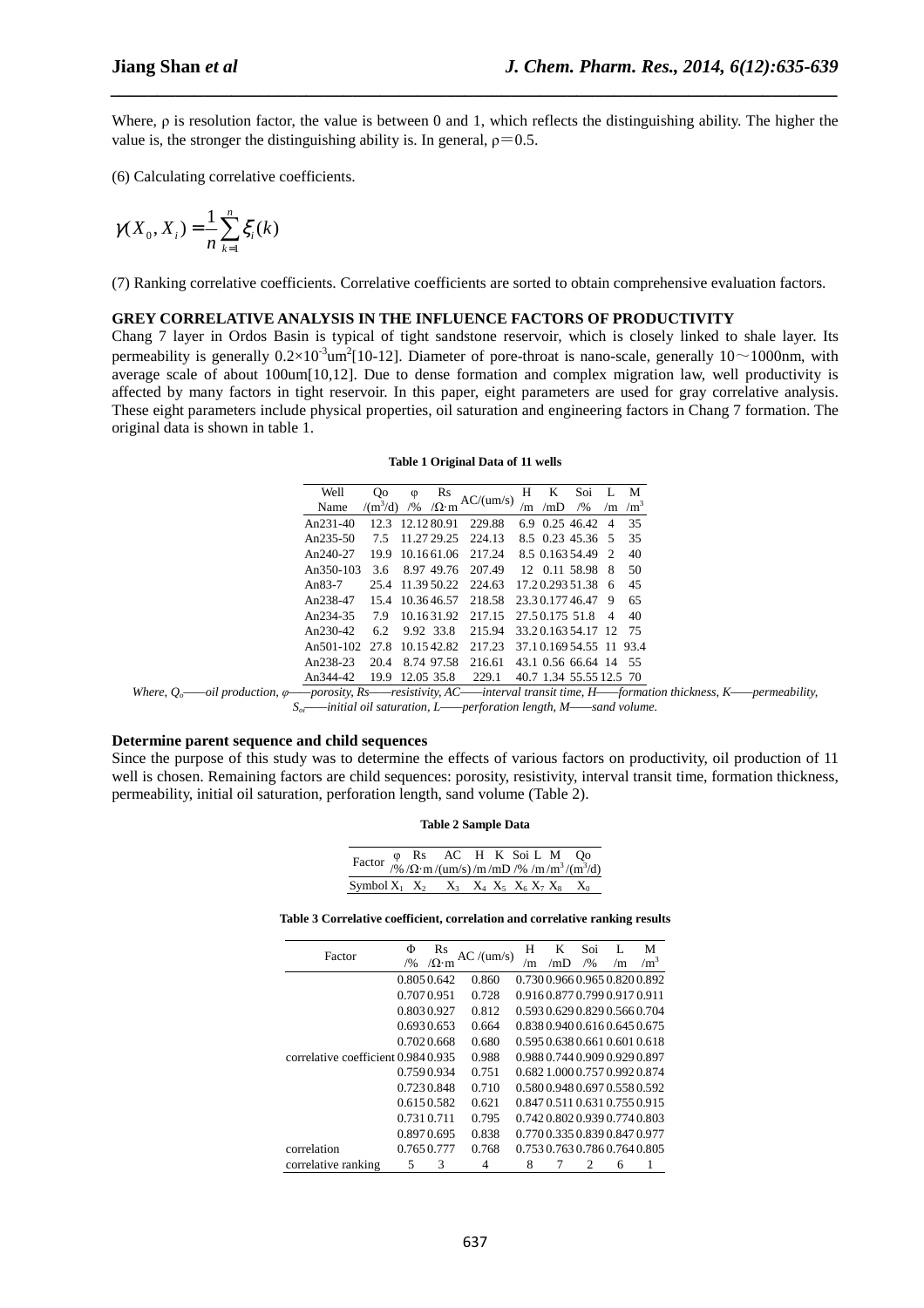#### **Calculating Correlative Coefficient**

According to the dimensionless method, turn the original data to dimensionless one. Correlative analysis is done between child sequences and parent sequence. The results are shown in Table 3.

*\_\_\_\_\_\_\_\_\_\_\_\_\_\_\_\_\_\_\_\_\_\_\_\_\_\_\_\_\_\_\_\_\_\_\_\_\_\_\_\_\_\_\_\_\_\_\_\_\_\_\_\_\_\_\_\_\_\_\_\_\_\_\_\_\_\_\_\_\_\_\_\_\_\_\_\_\_\_*

According to the results of gray correlation analysis, the primary and secondary factors that influence well productivity are shown in the Fig.1: sand volume, initial oil saturation, resistivity, interval transit time, porosity, perforation length, permeability and formation thickness.



**Fig.1 Results of gray correlative analysis** 

#### **Example Applications**

Well productivity is a key factor in the development of tight reservoir, it is of great significance to choose the enrichment zone. Because resistivity and interval transit time respectively reflect the characteristic of initial oil saturation and porosity, initial oil saturation and porosity are the two main factors of geology which influence well productivity. With the increase of initial oil saturation and porosity, well productivity increases. Fig.2 and Fig.3 are initial oil saturation distribution and porosity distribution in the main reservoir at a part of Chang 7 reservoir. From green to red, the darker the color is, the greater the value is.



**Fig.2 Distribution of initial oil saturation in the tight reservoir** 

The enrichment zone is the area of high oil saturation and high porosity. Based on Fig.2 and Fig.3, some enrichment zones have been selected. Production data of 4 wells in the enrichment zones and 3 wells outside the enrichment zones are compared (table 4). Result shows that average well production of 4 wells is  $11.88m<sup>3</sup>/d$  in enrichment zones, average production of the other 3 wells is  $6.43m<sup>3</sup>/d$ . Well production of enrichment zone is higher than that in the non-rich region, it shows that the method is accurate and feasible.